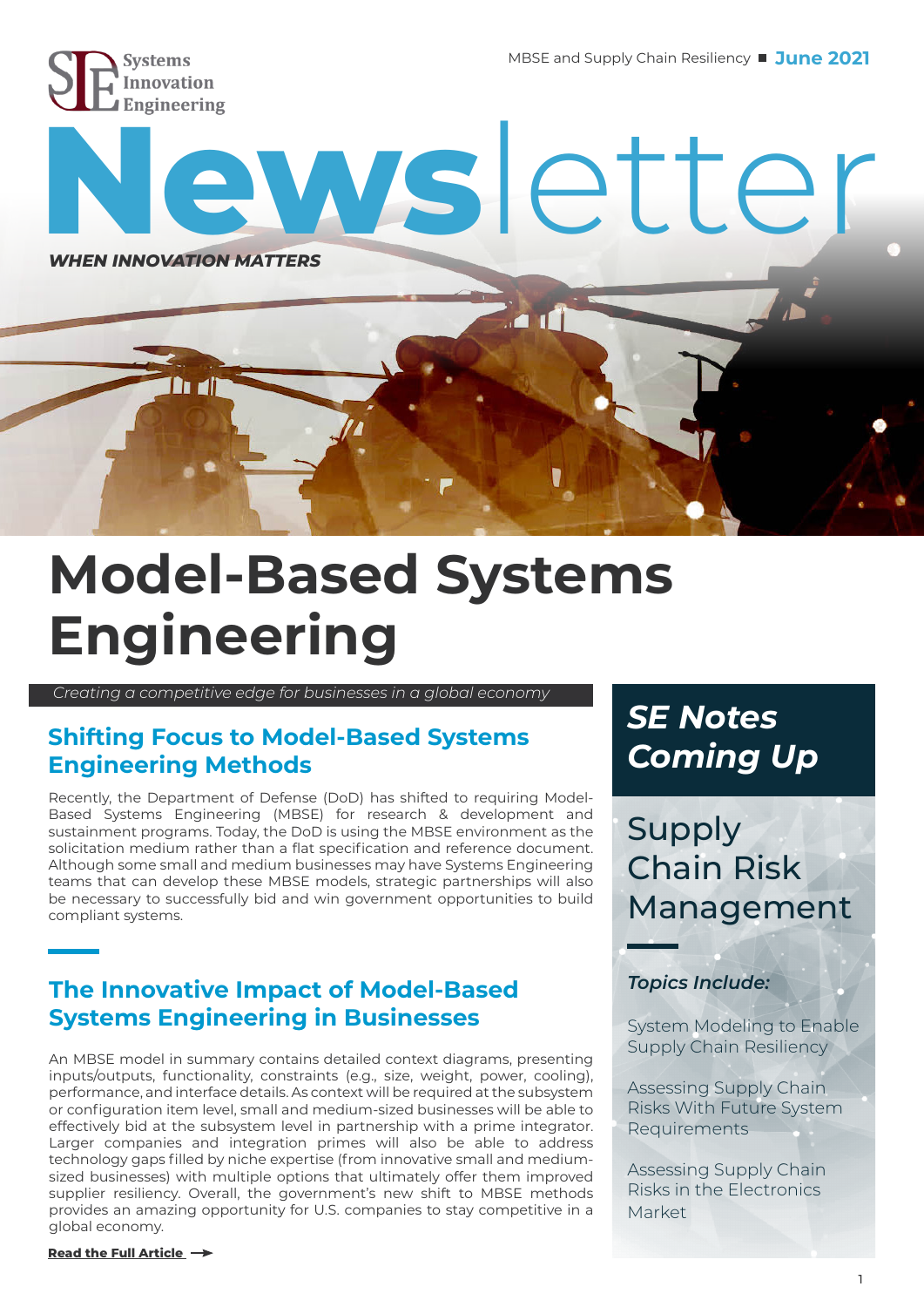# **The Digital Thread and MBSE**

#### *A need for better control in manufacturing*

Instilling concepts of the digital thread, in combination with MBSE, can enable better control in manufacturing with efficiency and associated cost savings. The need to characterize and control the materials that are used in the manufacturing of electronic products is critical. In the world of Internet of Things (IoT), materials control is one of the forgotten areas because of the complexity of measuring and controlling material systems in a factory setting. Some material systems of interest include soldering materials (e.g., solder paste, fluxes), coating systems and masks, residues from a no-clean process, and laminate and insulating systems. As we tighten processes, move to more agile automation, and integrate smart decision making from big data and machine learning methods, the ability to measure the consistency of materials in manufacturing will be critical.

#### **[Read the Full Article](https://siecompany.com/SE%20Notes%20and%20Newsletters/1.13.20%20-%20SE%20Notes.pdf)**



*"The need to more effectively characterize and control the materials that are used in the manufacturing of electronic products is critical."*

For information on the latest technology in controlling materials in an electronics manufacturing environment, visit *[insituware.com](https://insituware.com/)* or contact *info@ [insituware.com](https://insituware.com/contact)*

Systems Innovation Engineering

**MARK** 

# **Assuring Supplier Resiliency**

#### *To create a more resilient industrial base*

In July 2017, Executive Order 13806 entitled "Assessing and Strengthening the Manufacturing and Defense Industrial Base and Supply Chain Resiliency of the United States" was released. This order essentially states the need for a resilient base of resources required to protect the National Security of the United States due to challenges in the industrial base. Some of these challenges include sequestration and uncertainty of government spending; the decline of critical markets and suppliers; unintended consequences of U.S. Government acquisition behavior; aggressive industrial policies of competitor nations; and the loss of vital skills in the domestic workforce.

Fortunately, the Engineering and Manufacturing community can provide value to improve U.S. domestic competitiveness through the architecture of defense systems that enable competition within the existing defense supply as well as the expansion of suppliers from adjacent industries.

System modeling also provides architectures that allow supplier competition while creating direct digital links between system design and manufacturing, which reduces production setup costs. These reduced costs along with a more competitive supply chain can assist in the implementation of a more agile manufacturing processes to lower production costs of low volume, high part mix defense products, thus creating a more resilient and strengthened industrial base.

<sup>1</sup>President. Executive Order 13806. Presidential Executive Order on Assessing and Strengthening the Manufacturing and Defense Industrial Base and Supply Chain Resiliency of *the United States. July 21, 2017.*